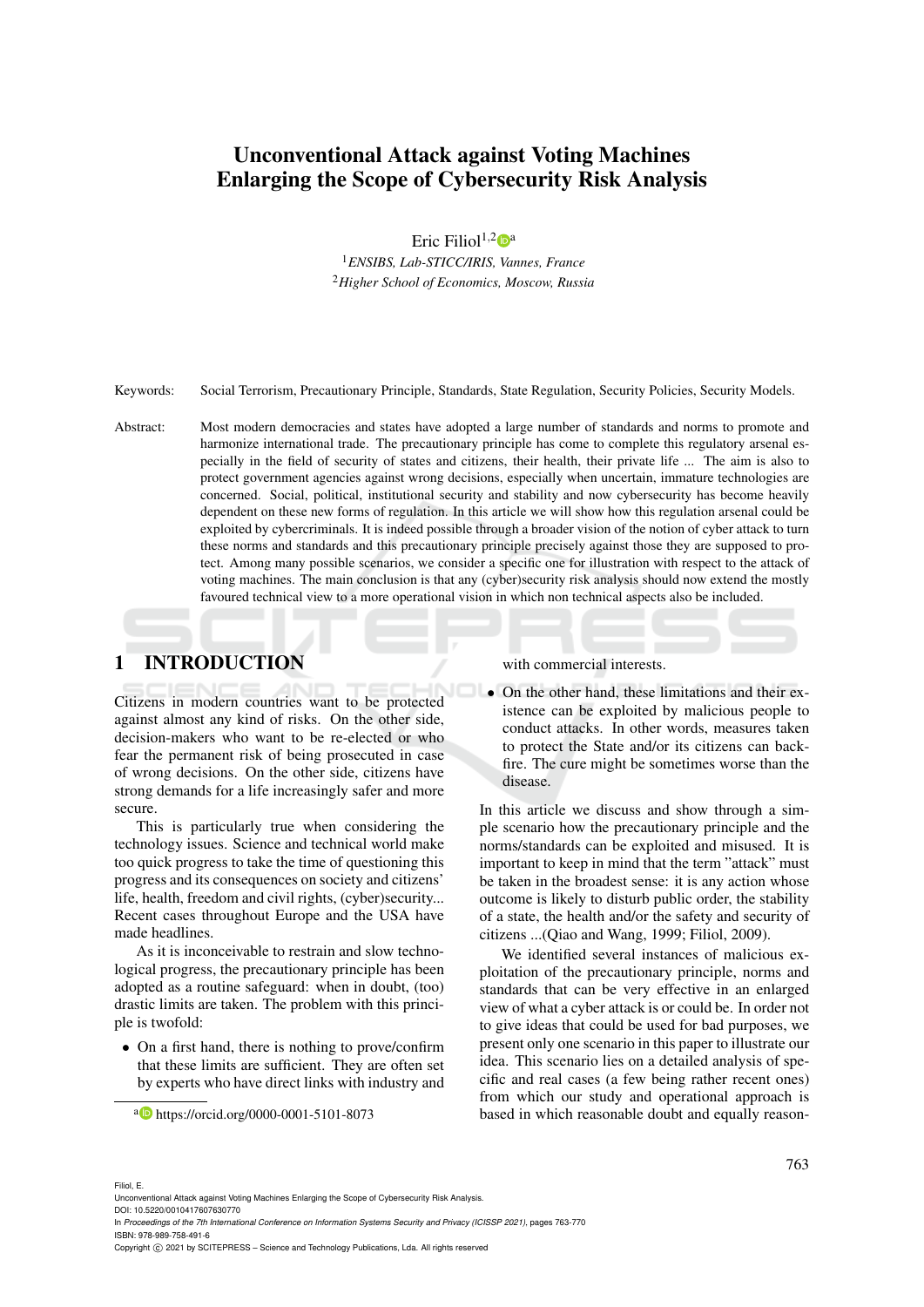able suspicion cannot be completely ruled out. Reasonable doubt is in a way the other side of the precautionary principle.

If this particular case-study can be solved easily by suitable policy choices (forbidding the use of voting machine), for many others it is unfortunately not possible unless important changes are made in society, in critical or industrial infrastructures, large scale processes, large IT systems or whatsoever similar. Additionally, decision-makers are even more reluctant to adopt strong measures without challenging huge financial interests.

As far as the security experts are concerned, this shed a new light on the cybersecurity evaluation process and (cyber)security risk analysis which can no longer consider technical aspects only. Any attacker may consider a broader view and environment to build and drive his attack. In this respect turning the precautionary principle against the target can not only weaken its security but also hinder its defence, reaction and protection ability.

The paper is organized as follows. Section 2 first presents the definition of standards/norms and of the precautionary principle. We focus on their intrinsic differences. Section 3 then addresses the particular case of cell telephony and voting machines, on a technical basis. Section 4 then explains how an attacker could exploit the norms in the field of cell telephony and the application of the precautionary principle of voting machines. We then illustrate how to mix those two (seemingly) different and uncorrelated aspects with our scenario, to cause a major, political crisis in a Western country. We will then conclude by addressing the protection issues against that particular risk.

## 2 STANDARDS, NORMS AND THE PRECAUTIONARY PRINCIPLE

First a technical standard is an established norm or requirement about technical systems (Wikipedia, 2020c): "*It is usually a formal document that establishes uniform engineering or technical criteria, methods, processes and practices. In contrast, a custom, convention, company product, corporate standard, etc. which becomes generally accepted and dominant is often called a de facto standard [...] The standardization process may be by edict or may involve the formal consensus of technical experts*." So norms and standards do not imply security or safety issues but are just way to make industry speak the same voice. But since all people are working on the same (technical) basis, it is then possible

- to know how they work, think and develop,
- to determine what they use (on the customer's side),
- to design a powerful attack that has the maximum impact.

The most widely known case relates to operating systems. Microsoft Windows has de facto become some sort of norms so does recently Apple or Google (Jennings R., 2020). This is the reason why most of the attacks are targeting Windows systems. The analysis of the Stuxnet worm has shown that the wide use of Siemens' Programmable Logic Controllers (PLC) in industry may have facilitated an attack against a large number of industrial systems (and not only against Iranian nuclear facilities as claimed by a large number of "experts"). The hypothesis according to which Stuxnet attack was a targeted one only, does not hold since it relies on a widely used system. The Stuxnet attack is likely to be a specific instance of a larger series of attacks. The rogue exploitation of standards/norms has been treated extensively in the literature so we will not address this case.

As for the precautionary principle is concerned, we will use the following definition (Wikipedia, 2020a): "*The precautionary principle states that if an action or policy has a suspected risk of causing harm to the public or to the environment, in the absence of scientific consensus that the action or policy is harmful, the burden of proof that it is not harmful falls on those taking the action [...] This principle allows policy makers to make discretionary decisions in situations where there is the possibility of harm from taking a particular course or making a certain decision when extensive scientific knowledge on the matter is lacking. The principle implies that there is a social responsibility to protect the public from exposure to harm, when scientific investigation has found a plausible risk. These protections can be relaxed only if further scientific findings emerge that provide sound evidence that no harm will result.*" In some legal systems, as in the law of the European Union, the application of the precautionary principle has been made a statutory requirement (European Commission, 2000). Figure 1 illustrates the complex decision diagram used to enforce the precautionary principle. This diagram shows clearly that the aim, this time, is to find a balance between risks and benefits in an uncertain technological environment. The precautionary principle is in fact the principle of minimum risk, in a context of partial information due to the limits of the scientific knowledge.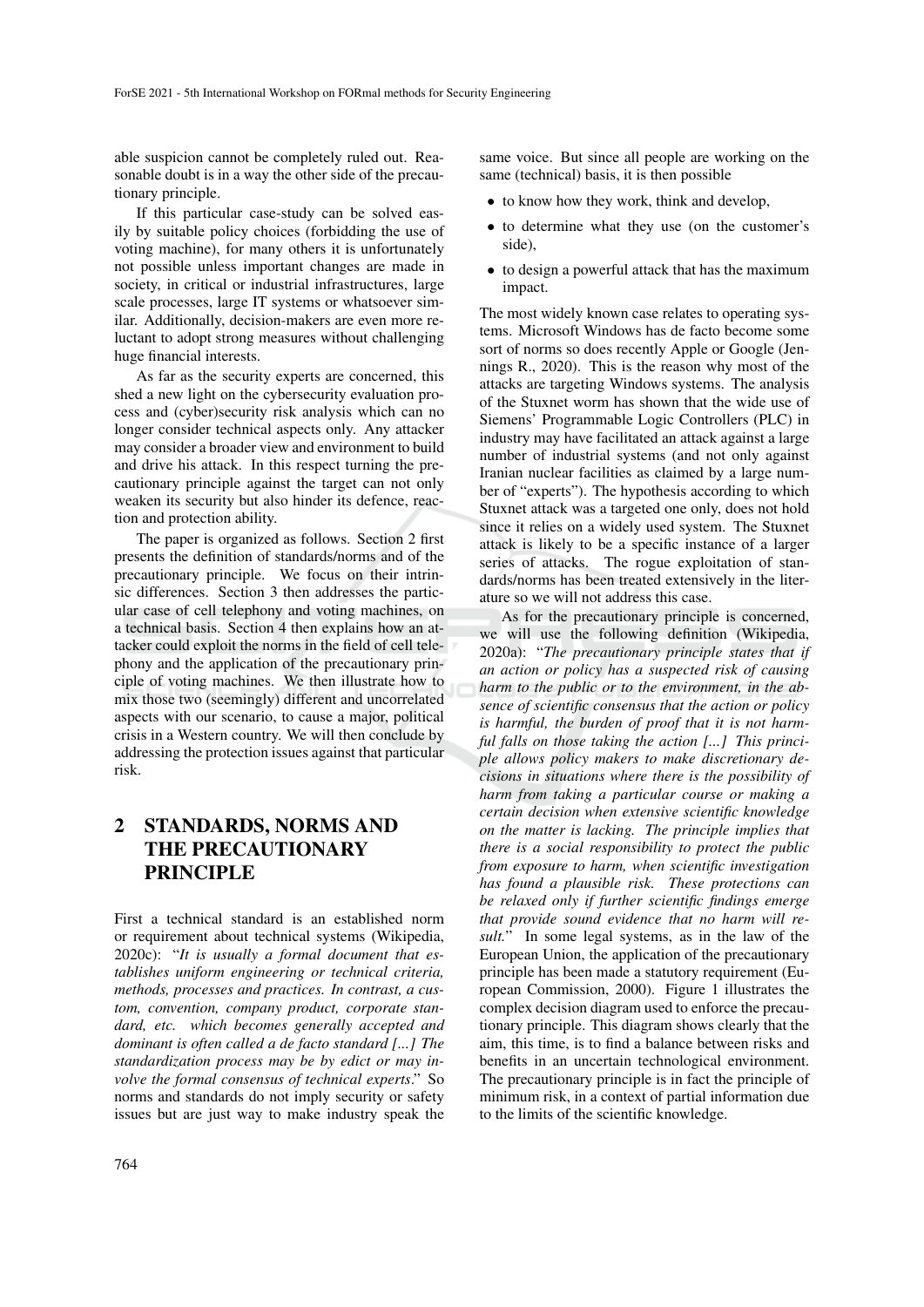

#### **Precautionary Principle**

Figure 1: Decision diagram of the Precautionary principle (source https://www.sourcewatch.org/index.php/Precautionary\_ principle). . .

ple is applied. One of the best example relate to the effect of cell phone on users' health. Consequently to prevent any possible risk, a large number of limits have been imposed: cell phone power emission, antennas installation authorization, age of cell phone users... Public health is also another field where this principle has been widely applied.

Surprisingly we observed that the limits imposed because of the precautionary principle are different according to the field considered. This reflects the multiplicity of actors involved, the interests involved and the complexity of the context in which actors of different nationalities can intervene (national actors, supra-national actors...). This leads to inconsistencies that an attacker can exploit as we shall see in the scenario of Section 4.

## There are a lot of examples in which this princi-  $\qquad$  3 LAWS OF PHYSICS, CELL TELEPHONY AND VOTING **MACHINES**

Before presenting our attack scenario, we need to recall a few technical facts in order to understand what is at stake.

### 3.1 A (Very) Few Basics Regarding the Physics of Electric Fields

In physics, electric field denotes a field created by electrically charged particles. This field is used to determine at any point in space the electric force exerted by these remote electric charges. In the case of fixed charges in our study, the electric field is called the electrostatic field. More generally any device powered by electricity also produces an electric field denoted E. This is a vector field that at any point in space combines a direction and a magnitude (amplitude). The norm of this vector is expressed in volts per meter (V/m). The scope of the electric field is theoretically infinite, their values at any point depending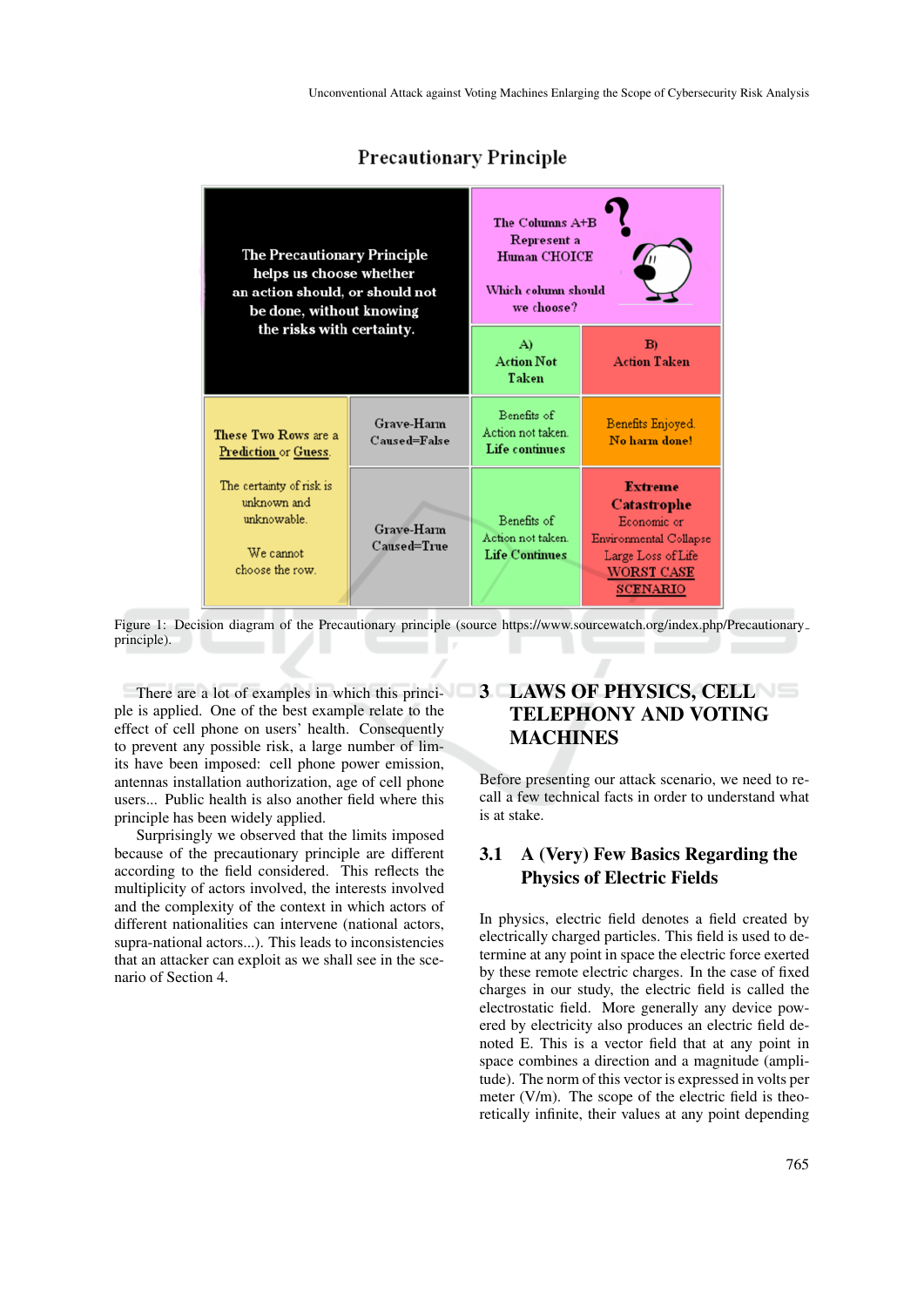on the charge distribution or the nature of the material filling the space.

According to the law of superposition if we have *n* charges *q<sup>i</sup>* located at points *P<sup>i</sup>* , producing an electric field  $E_i$ , the total electric field is additive (Feynman et al., 2010):

$$
E=E_1+E_2+E_3\ldots
$$

Two charges (or devices) exert on the other an electric field which describes the interaction force between charges (or devices) point. Two charges repel each other while two charges of opposite signs attract each other proportionally to the product of their charges and inversely proportional to the square of their distance, the forces are of equal values and opposite directions, according to the principle of action and reaction.

In fact, to be more precise, the fields do not add up arithmetically. The resulting field *E*res is equal to the square root of the sum of the squares of the different components, i.e.:

$$
E_{\text{res}} = \sqrt{E_1^2 + E_2^2 + \dots}
$$

There are continuous fields (AC fields) and alternating fields (AF field or E-Field). DC fields have a fixed direction and a constant (or nearly constant) intensity over time (fields produced by a permanent magnet or the earth's magnetic field). Conversely, the strength of an alternating field varies over time (fields produced by the electrical grid or radio communication antennas for instance). Generally, variations in field intensity are repetitive with cycles of constant duration; frequency (expressed in Hz) is the number of times a cycle occurs in a second. The frequency of the fields produced the GSM 900 and DCS 1800 mobile telephone networks is 900 and 1800 MHz respectively (Pirard W., 2003).

#### 3.2 Cell Phone Electric Fields

In the field of mobile telephony, most of the norms and standards were chosen so to satisfy (more or less explicitly) one or more principles of precaution, mainly to face to the controversy about the adverse effects on human health.

Mobile phones are radio transmitters/receivers that communicate with antennas. The frequencies currently used are within the range of 900 or 1,800 MHz (GSM) and 2100MHz (UMTS) without forgetting the 2,400 MHz range corresponding to Wi-Fi and Bluetooth for wireless access to terminals or using accessories communicating with mobile Bluetooth. Specifically, a GSM mobile always transmits

with high power while the transmission power of a real 3G is usually much lower than that of GSM.

Note that power is often not (or poorly) controlled via Wi-Fi and Bluetooth. It was therefore more likely to be exposed during an internet connection via Wi-Fi than 3G. Knowing that the frequency of Wi-Fi (2.4 GHz) has a reputation for being particularly harmful it is strongly advised to avoid this type of connection! As for newer 4G (LTE) and 5G, they respectively work at 2-8 GHz and 3-300 GHz.

Low frequencies such as 900 MHz are stronger than the higher frequencies. They are more penetrating (pass more easily through walls) and are therefore less absorbed by the body through. The high frequencies are less penetrating and therefore are more absorbed by the body exposed. They generate more energy. We must therefore reduce the power, which explains that GSM is issued 2 times weaker in 1,800 than 900 MHz. The current of UMTS 2,100 MHz is rather fragile (we realize this by observing the bars, especially indoors). The 2,400 MHz used for Wi-Fi is the frequency used by microwave (high absorption)! Using a probe to measure the electric field produced by an HF phone allows an assessment of actual exposure in real time (this varies widely) by measuring the electric field mode ridge preferably, within different situations and mobile-probe distances.

GSM generate tens of V/m (sometimes more than 100V/m) in contact with the mobile and several V/m in an area close (few meters). The level depends on the mobile and the power regulation, but is still high in GSM. Levels generated by the 3G (UMTS) are much more variable depending on conditions (see Figure 2).

The measurements of electric fields emitted by smart or cell phones can, according to the use, reach several tens of m/V. Figures 3, 4 and 5 show this very clearly (source (Electrosmog.info, 2010)).

As for the 4G (LTE), a number of studies have established that the risk seems to be lower than for 2G and 3G phones (M. Hietanen and V. Sibakov, 2007; P. M. Mariappan and D. R. Raghavan and S.H.E. Abdel Aleem and A. F. Zobaa, 2016). According to (Persia et al., 2018), the EMF risk with respect to 5G seems possible. However there are still not enough studies on the risk of interferences to assess the actual level of risk.

#### 3.3 Voting Machine and Electromagnetic Security

Electronic voting is a system of automated voting using computer systems. Electronic voting means the integration through the "electronic ballot box" (also called "voting machine" in the French law) of meth-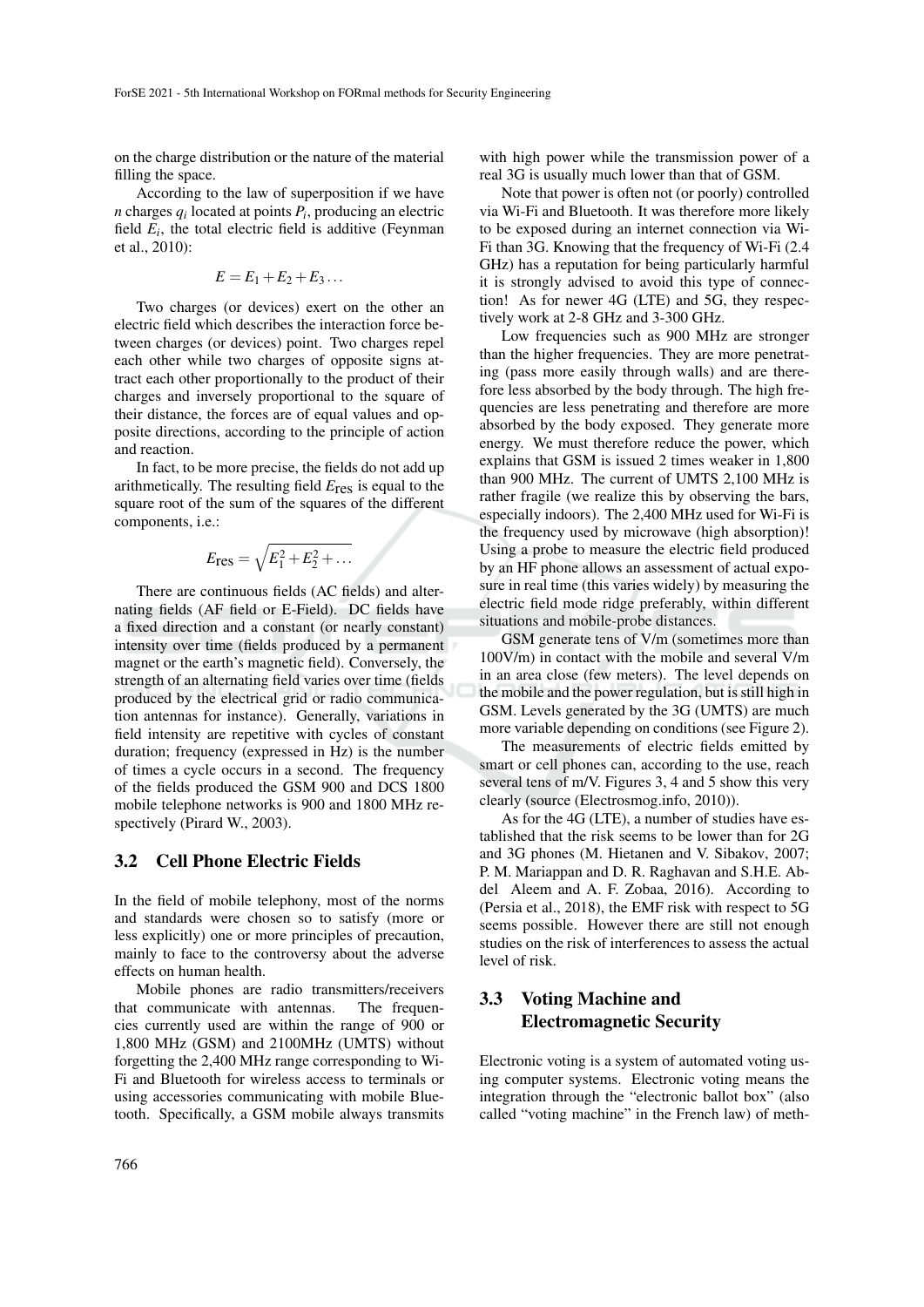

Figure 2: Example of measurements with a probe ED65 Cornet: two photos taken during a test with a 2G/3G mobile, 30cm probe, short network connection (consulting of the talking clock) successively in GSM (left) and UMTS (right). The reception level is between 1 and 2  $\mu$ W/ $m^2$ ). There is a maximum level in GSM high (16V/m) and an ineffective regulation. As for 3G, the maximum level is much lower (0.3 V/m) and the control more responsive, without issuing full-power (source (Electrosmog.info, 2010)).



Figure 3: Electric field values for GSM and UMTS emissions (source (Electrosmog.info, 2010)).



Figure 4: Electric field (HF) in peak mode (smartphone) (source (Electrosmog.info, 2010)).

ods to involve private companies in the voting system. The main selling point used to promote these products based on the idea of accelerating the process of the votes cast.

Despite a lot of discussions and passionate debates about the security of such machines voting machines are little by little invading the Western countries. As



Figure 5: Electric field emitted by a Samsung Galaxy S (TV on edge mode) (source (Electrosmog.info, 2010)).

an example, in France, more than 750 polling stations have been equipped in 2005. Among the clients there were 45 cities including Le Havre, Brest, Lorient, Mulhouse, Bourges, Nevers.... A number of these cities are medium in size and represent, therefore, a significant percentage of voters. Thus, in France, the use of voting machines in 82 cities (Zdnet, 2007) more than 3,500 people could reach 5% of the electorate (1.4 million voters), and thus play a significant role in the choice of France's president. The main supplier of voting machines is the Dutch company Nedap (Gonggrijp, R. and Hengeveld, W.-J., 2007; OSCE, 2007; France Elections, 2020; Wikipedia, 2020b). Nedap machines represent 80% of the installed base in France to cover 1.4 million voters. A number of other Western countries are also using electronic vote more and more. More recently, the US President 2020 elections have confirmed the evergrowing use of voting machines with a significant number of suspected security issues (for instance the case of Georgia (Gerstein J., 2020)).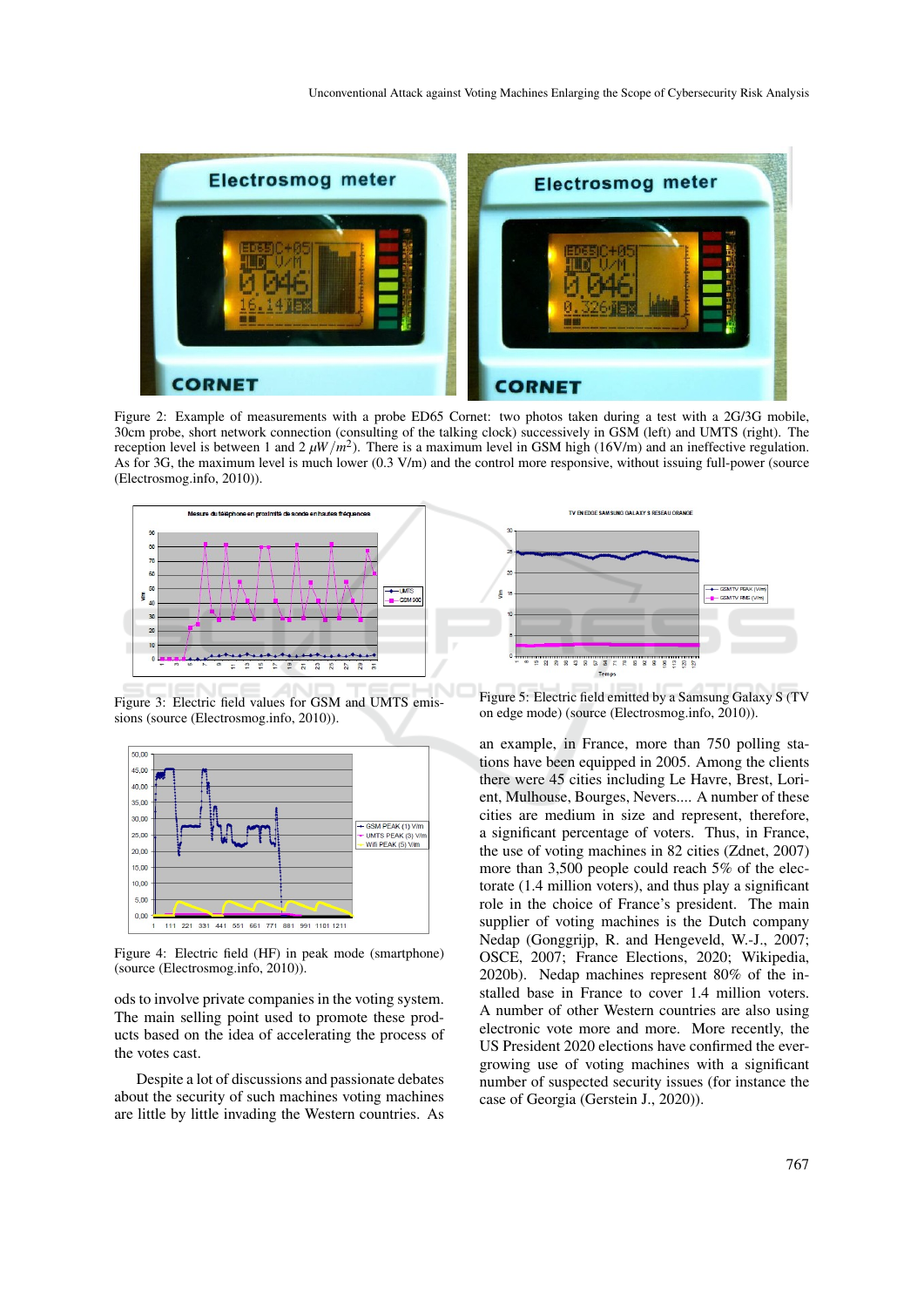We will not discuss the security issues regarding the vote itself. We will just mention the fact that a number of standards/norms have been fixed, most of them being chosen primarily to enforce the precautionary principle and stop critics against voting machines. To summarize, as soon as those limits and constraints are not fulfilled, an appeal to the Constitutional Council or other Court (in the USA (Gerstein J., 2020)) may be filed to cancel the election. Several cases are known in which local results have been cancelled or voting machines have been forbidden (Reuters Staff, 2017; EDRi, 2007).

We will consider one of these limits. Whatever the precautions taken, an electronic machine is susceptible to electromagnetic field (EMC) and the immunity levels of these machines is 10V/m (US Election Assistance Commission, 2018, page 31, requirement 4.1.2.10), (Wyle Laboratories, 2007, page 9, section 6.2.4), (US Election Assistance Commission, 2015, Section 4.1.2.10). In all equipments, the precise requirement is "*Vote scanning and counting equipment for paper-based systems, and all DRE equipment, shall be able to withstand an electromagnetic field of 10 V/m modulated by a 1 kHz 80% AM modulation over the frequency range of 80 MHz to 1000 MHz, without disruption of normal operation or loss of data*".

It is worth stressing on the fact that these technical limitations and requirements are nearly the same for medical equipments or critical equipments (European Commission, 2014, section E.1.1 p. 156) or (Zradzieski P. and Karpowicz J. and Gryz, K. and Leszko, Z., 2018, page 798). It is even more important to mention that a number of critical incidents have been reported over the years with respect to electromagnetic interferences on critical equipments (J. Ely, 2005; A. Boyer, 2018; R. D. Leach and M. B. Alexander and G. C., 995 ; The Independent, 2007). This is the reason why a number of political instances have enforced the precautionary principles to mitigate these risks as much as possible.

As a consequence, beyond these limits, votes could be considered as non reliable because of electromagnetic pollution or intentional generation of electromagnetic/electrostatic fields in the close environment of voting machines in use.

## 4 ATTACK SCENARIO: CAUSING A NATIONAL POLITICAL SECURITY CRISIS

Now that the technical context is set up we will see how an attacker can exploit this, through a fictitious but realistic attack scenario (inspired by real casesstudies).

#### 4.1 The Tactical Theme

The WHITE country is on the eve of electing its president. According to surveys, the second round of elections will be very tight: the candidate of the ruling party is credited with 49 % while that of the opposition can expect 51 %. The WHITE country – which belongs to the Group of Eight G8 - is facing an economic and political crisis for several months. Its leadership in the world is threatened. International rating agencies, according to recurrent rumours, are thinking for several months to lower WHITE country's rating from AAA to AA +, AA or even AA-. If this were the case, it would cause major instability mainland and undermine the global financial balances worldwide.

The WHITE country is involved in the war in GREEN country. Fundamentalist extremists in this latter country accuse the WHITE country has to have voting laws that go against the commandments of their religious faith. The WHITE country has adopted voting machines in many cities, which affects approximately 6% of voters.

#### 4.2 The Course of Events

On May 6*th*, the second round of elections takes place. Participation is massive. Polling stations are full. After the election, the opposition candidate was elected with 50.8 % of the vote. Within hours, the opposition appealed to the Constitutional Council to overturn the vote in 7 cities. This potentially affects 1.3 % of the voters. The opposition claims of political manipulation and fear an attempted constitutional uprising. It follows a political crisis that will last a week. Many riots and street demonstrations as well large strikes are held across the country. The WHITE country is suspended to the decision of the Constitutional Council to validate or invalidate the results of these cities.

On May 15*th*, the Constitutional Council decided to cancel the votes of the seven cities. The reason is that suspected attempts to sabotage on voting machines make these votes invalid. New elections must be held. The opposition is convinced that it is an attempt at political manipulation. The crisis becomes more serious, the country is blocked strikes, violent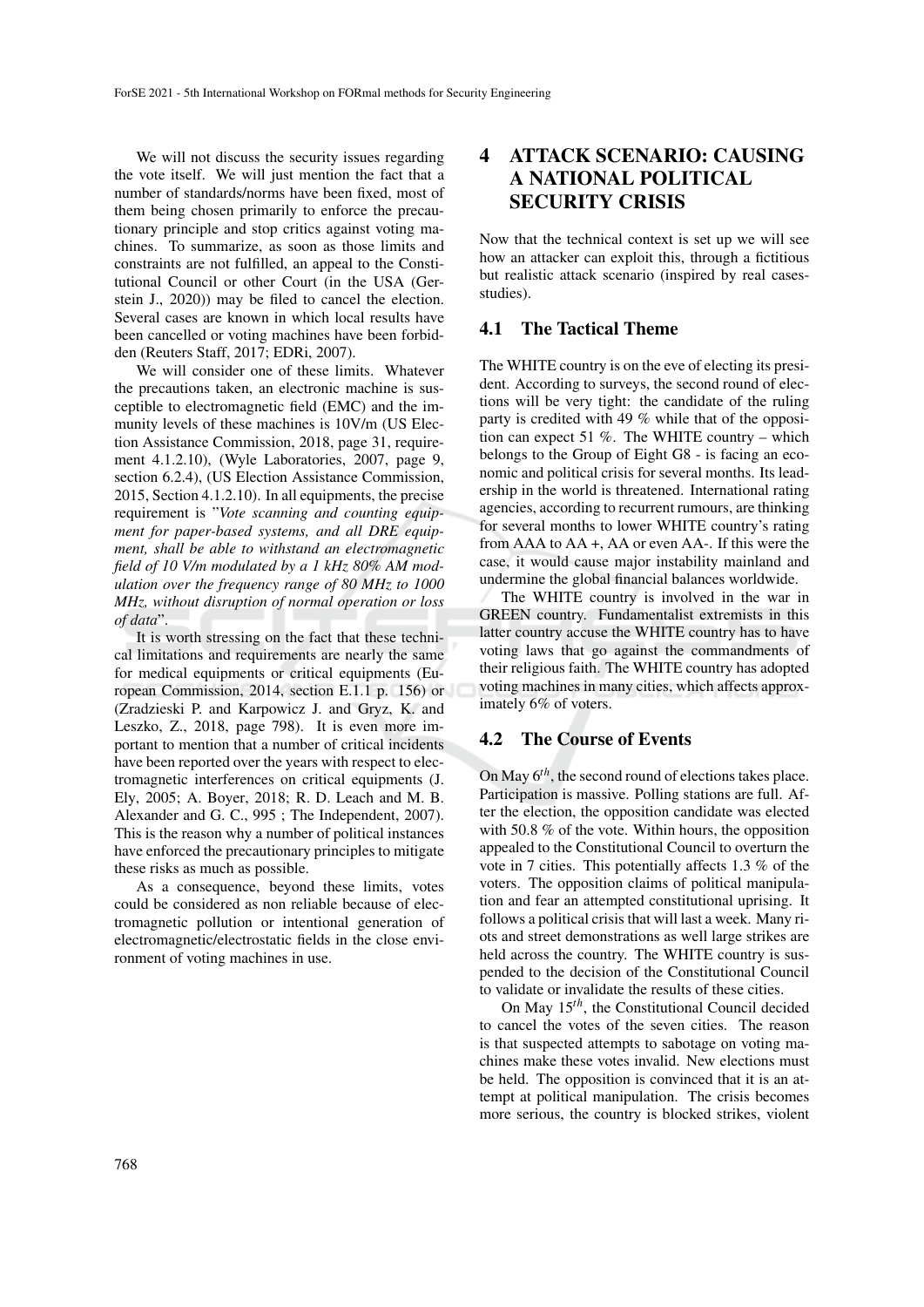riots. Supporters of the opposition leader try to occupy the National Assembly and block the presidential palace to protest against this cancellation. International rating agencies lower the WHITE country's rating to AA. A major crisis has begun.

#### 4.3 The Course of Events Analysis

Facts are in fact very simple are based on a legal but malicious manipulation of the precautionary principle. Many groups of GREEN country supporters were instructed to spend the whole day in polling centers equipped with voting machines. They were also instructed to bring their 2G/3G smartphones and actively communicate with them.

At the same time, WHITE opposition leaders have been warned anonymously that the opposition was seeking to distort the functioning of voting machines and it would be nice to make measurements of electric field by a sworn person (bailiff) during the day. In a climate of political tension and of distrust with respect to voting machines, bailiffs equipped with sensors have detected an average electric field 4 times higher than the standard allowed to validate the electronic ballot. The Constitutional Council had no other choice, once entered, to proceed to the cancellation of the vote concerned.

From a technical point of view, the continuous and additive emission of a significant number of electric field result in a global electric field interaction that exceed the limits imposed by the precautionary principle.

### 5 CONCLUSION

This simple scenario may appear somehow artificial not to say extravagant. In fact it is not. First it is inspired by real facts both related to voting machines and to other fields where the precautionary principle is (sometimes abusively) applied. Second, in this kind of attacks the problem is not to determine whether it had an actual effect requiring cancelling indeed the vote. It just suffices to pour the doubt into the decision-makers and into the public opinion. Then this poison makes its effect. This is precisely where the insidious side of the precautionary principles.

The solution is not easy to take. It implies to change our views on the pre-eminent role of the technology and the market over the minds and over citizens. It is not only a technology issue but also a problem of political will.

This case above all shows that evaluating the security must go far beyond the pure technical aspects.

Any security risk analysis method should take nontechnical attacks into account. Manipulating minds (as Psyops techniques usually do) may be as efficient as pure technical approach. Only the final result matters.

Finally, as a consequence, we stress on the fact that an excess of regulation is likely to hinder the security and stability of nation states. In this context, it is not possible to have security/stability and freedom at the same time. The only solution seems to come back to fewer regulations, to replace the human component at the centre of a number of critical activities/domains and to limit the power and invasion of technology in them.

### **REFERENCES**

- A. Boyer (2018). Qualité Sécurité Environnement Risques électromagnétiques. http://www.alexandre-boyer. fr/alex/enseignement/Boyer%20-%20QSE% 202017-18%20-%20Risques%20EM%20-%20AE. pdf.
- EDRi (2007). Electronic voting machines eliminated https://edri.org/our-work/ edrigramnumber5-20e-voting-machines-netherlands/.
- Electrosmog.info (2010). Mobiles et Champs Electromagnetiques. http://www.electrosmog.info/IMG/pdf/ Telephones-Mobiles.pdf.
- European Commission (2000). Communication From the Commission on the Precautionary Principle. https://ec.europa.eu/commission/presscorner/detail/ en/IP<sub>-00-96</sub>.
- European Commission (2014). Electromagnetic Fields Vol. 1: Practical Guide - Directive. https://osha.europa. eu/fr/legislation/guidelines/non-binding-guide -good-practice-implementing-directive-201335eu.
- Feynman, R. P., Leighton, R. B., and Sands, M. (2010). *The Feynman lectures on physics; New millennium ed., Vol II*. Basic Books, New York, NY.
- Filiol, E. (2009). Operational aspects of cyberwarfare or cyber-terrorist attacks: what a truly devastating attack could do. In *ECIW'2009, 8th European Conference on Information Warfare and Security*, pages 71–79. ACPI.
- France Elections (2020). Machine à voter. http://www. france-election.fr/machine.php.
- Gerstein J. (2020). Judge freezes voting machines in 3 Georgia counties. https://www.politico.com/ news/2020/11/30/judge-freezes-voting-machines -georgia-counties-441342.
- Gonggrijp, R. and Hengeveld, W.-J. (2007). Studying the Nedap/Groenendaal ES3B voting computer: a computer security perspective. pages 1–1.
- J. Ely (2005). Electromagnetic Interference to Flight Navigation and Communication Systems: New Strategies in the Age of Wireless.